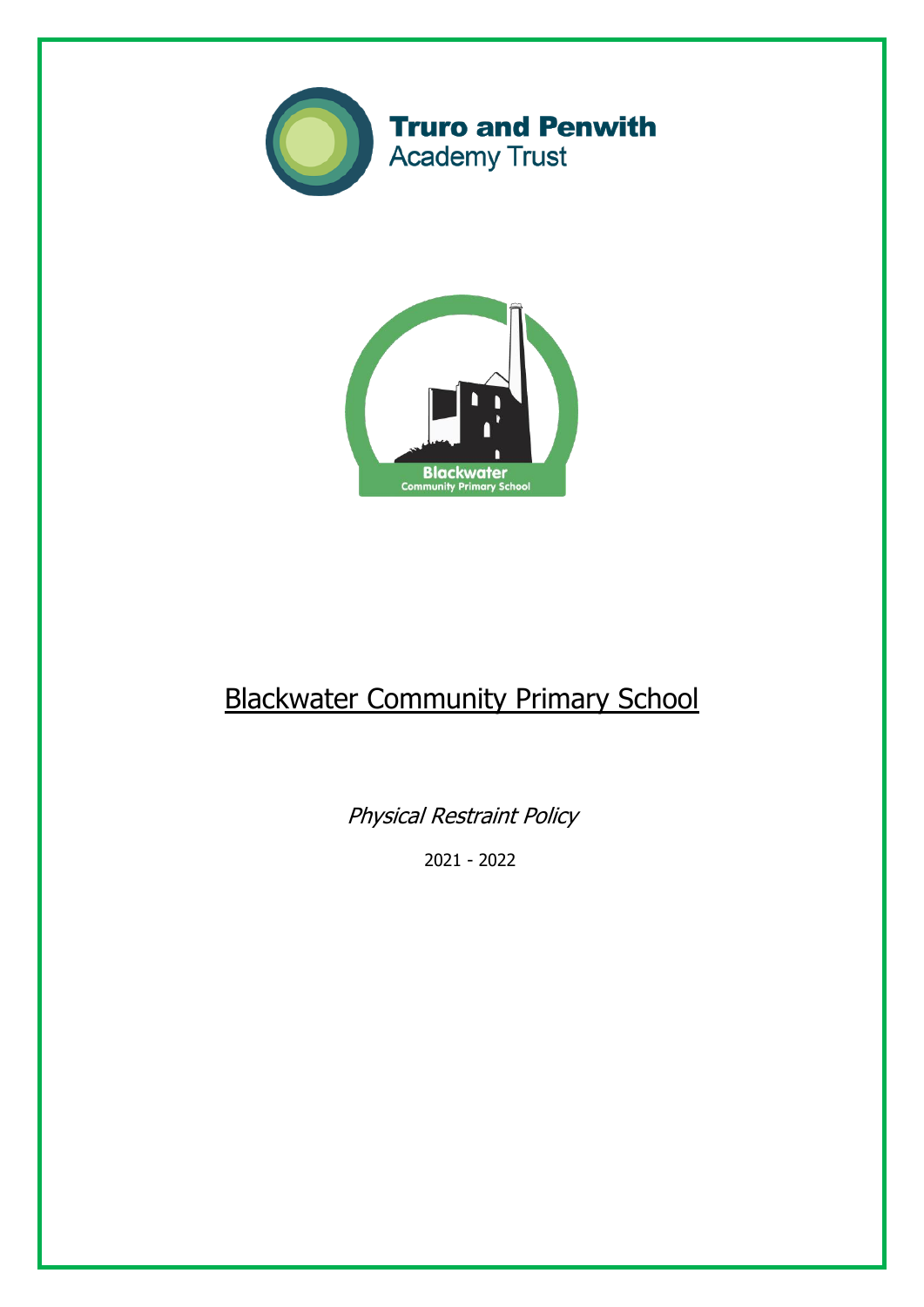#### **Introduction**

Blackwater Community Primary School is committed to a positive behaviour strategy that seeks to reward children for choosing to behave responsibly and appropriately. However, there may be exceptional circumstances where staff may need to exercise physical restraintand this policy outlines the school's approach in those circumstances.

## **Background**

The DfE document **Use of Reasonable Force** states that reasonable force can be used by all members of school staff and can be used to prevent pupils from hurting themselves or others, from damaging property or from causing disorder.

### **Terminology**

The term 'reasonable force' covers the broad range of actions used by most teachers at some point in their career that involve a degree of physical contact with pupils. Reasonable in the circumstances' means using no more force than is needed. The decision on whether to physically intervene is down to the professional judgement of the teacher concerned.

Whether the force used is reasonable will always depend on the particular circumstances of the case. The use of force is reasonable if it is proportionate to the consequences it is intended to prevent. This means the degree of force used should be no more than is needed to achieve the desired result. Staff should consider: How is this intervention in the best interests of the child? Is it proportionate to the circumstances it is intended to prevent? Is it necessary to do this now? Have deescalation strategies been tried? What would theappropriate Team Teach technique be in this situation?

Physical restraint should be applied as an act of care and safety with the intention of reestablishing verbal control as soon as possible and, at the same time, allows the pupil to regain self-control.

Force is used either to control or restrain. This can range from guiding a pupil to safety by the arm through to more extreme circumstances such as breaking up a fight or where a student needs to be restrained to prevent violence or injury.

As mentioned above, schools generally use force to control pupils and to restrain them. Control means either passive physical contact, such as standing between pupils or blocking a pupil's path, or active physical contact such as leading a pupil by the arm out of a classroom.

Restraint means to hold back physically or to bring a pupil under control. It is typically used in more extreme circumstances, for example when two pupils are fighting and refuse to separate without physical intervention.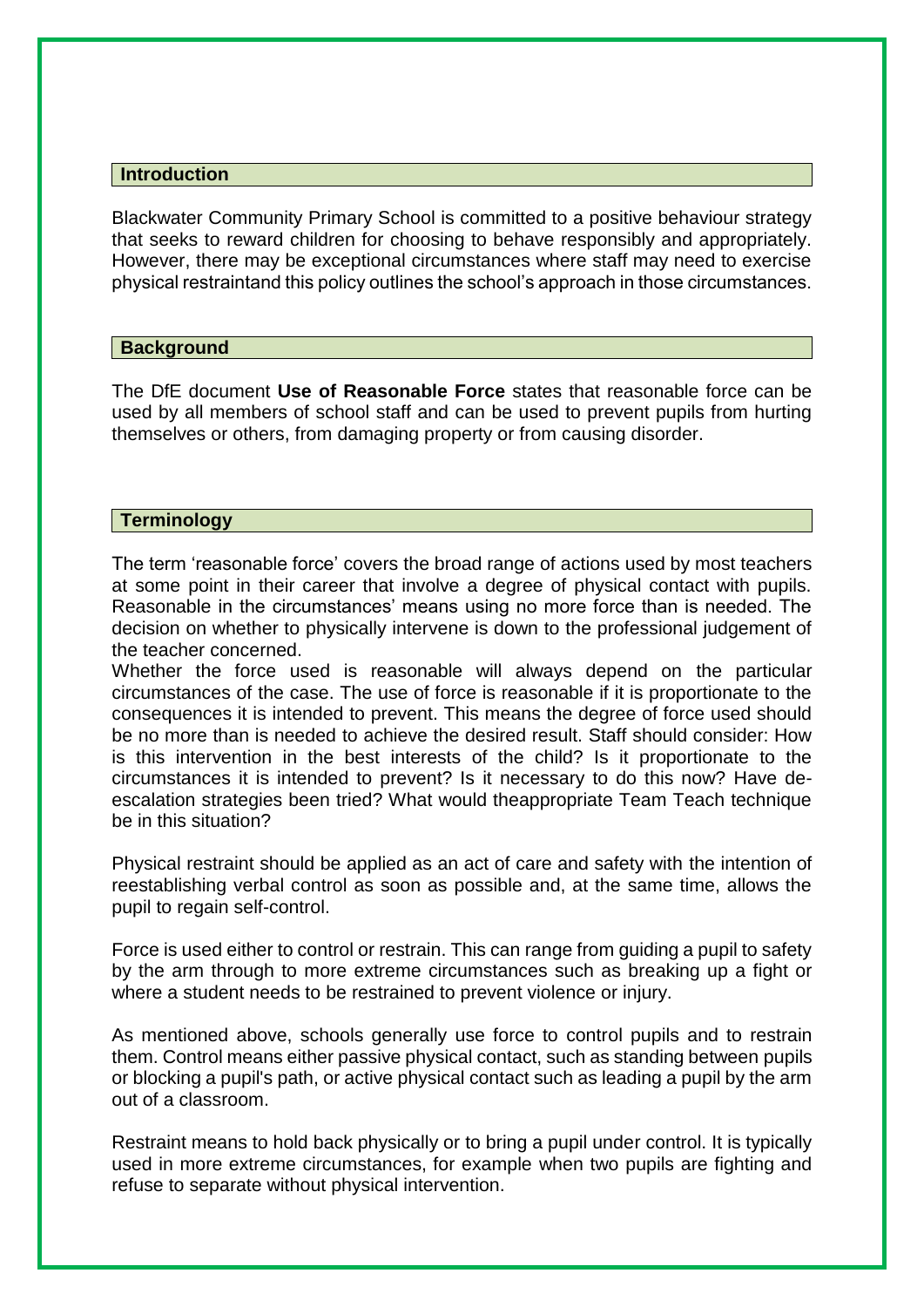## **Aims and Objectives**

School staff should always try to avoid acting in a way that might cause injury, but in extreme cases it may not always be possible to avoid some slight injury occurring.

Reasonable force can be used to: remove disruptive children from the classroom where they have refused to follow an instruction to do so; prevent a pupil behaving in a way that disrupts a school event or a school trip or visit; prevent a pupil leaving the classroom where allowing the pupil to leave would risk their safety or lead to behaviour that disrupts the behaviour of others; prevent a pupil from attacking a member of staff or another pupil, or to stop a fight in the playground; restrain a pupil at risk of harming themselves through physical outbursts.

Staff should: Tell the child what they are doing and why, tell the child what s/he must do for staff to remove the restraint ( this may need frequent repetition), involve another member of staff if possible, use simple and clear language and relax the restraint in response to the pupil's compliance

Reasonable force cannot be used as a punishment – it is always unlawful to use force as a punishment.

We adhere to the legal requirement to make reasonable adjustments for pupils with special educational needs and for disabled pupils.

At Blackwater Community Primary School, key staff are trained by instructors from Team-Teach to ensure understanding of strategies to de-escalate situations, when it is reasonable to use reasonable force and of the legitimate and appropriate physical techniques that should be used if required.

Staff must inform parents about serious incidents that involve the use of force.

In deciding what is a serious incident, teachers should use their professional judgement and consider the pupil's behaviour and level of risk presented at the time of the incident; degree of force used; length of time of incident; effect on the pupil or member of staff; the child's age.

All use of reasonable force in serious incidents must be reported to the HT immediately and must be recorded on CPOMS by the staff involved; this record will be monitored by the SLT as necessary.

All complaints about the use of force should be investigated thoroughly, speedily and appropriately.

It may be necessary sometimes to assist a child to move away from a situation they are struggling to cope with to a safer or more comfortable place where they have a better chance of regaining their composure. As a general rule, the best way to monitor and support a child is to be in the same room with them. As a general rule, it would not be reasonable to hold a door shut.